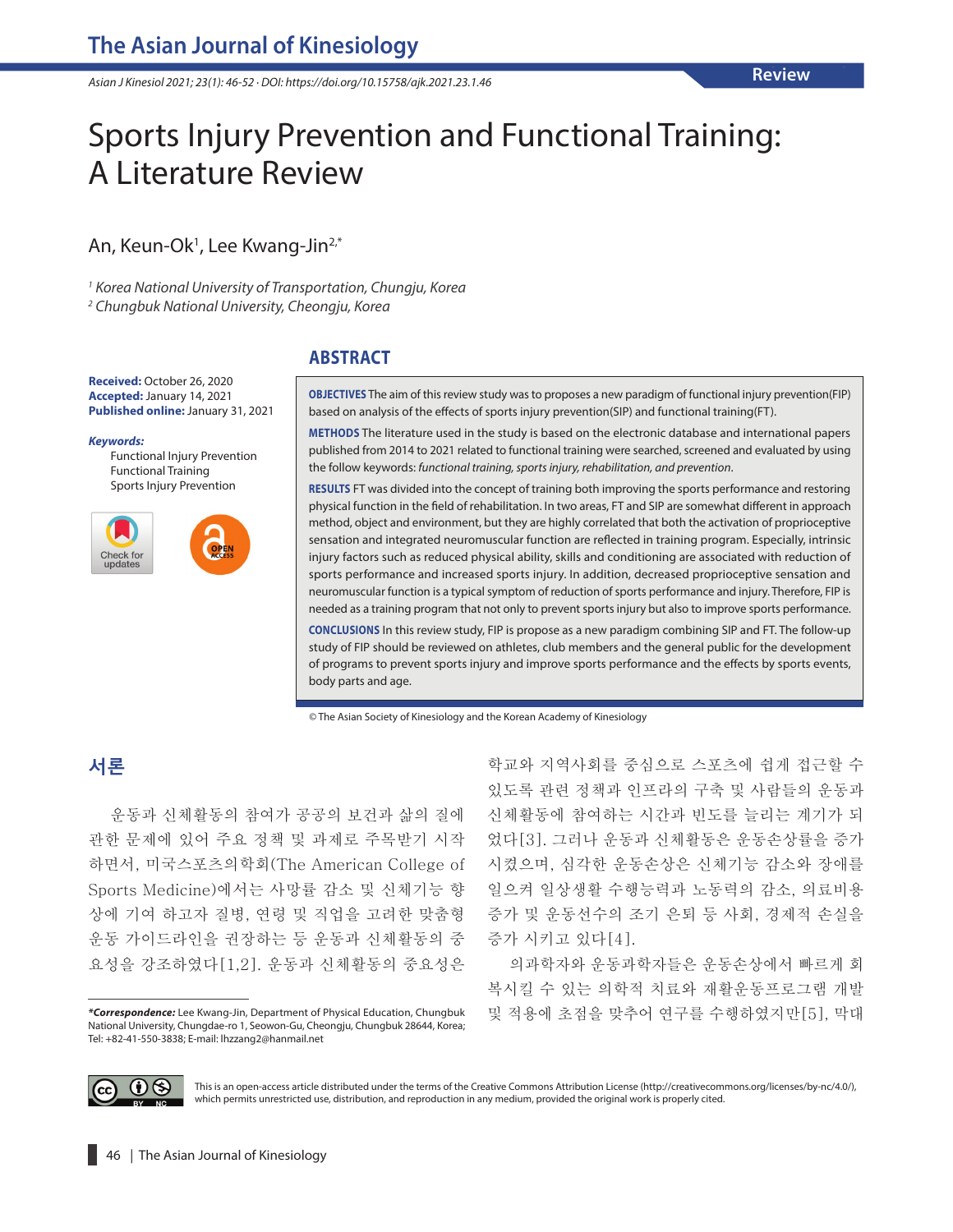한 경제 손실과 신체적 기능저하 및 장애를 예방하기 위 한 필요성이 제기됨에 따라 운동손상예방(sports injury prevention; SIP)을 중심으로 연구의 패러다임이 전환되 었다[6]. 운동손상은 고유수용감각(proprioception)과 근신경 조절(neuromuscular control) 및 해부학적 정렬 등 개인의 생물학적 특성과 같은 내재적 손상(intrinsic injury)과 경기장 환경, 부적절한 장비 및 잘못된 훈련 등과 같은 외재적 손상(extrinsic injury)으로 분류할 수 있으며, 분류된 운동손상기전을 근거로 다양한 측면 에서 SIP를 위한 전략들이 제시되고 있다[7,8]. 하지만 외재적 손상에 비해 내재적 손상의 비율이 높아지고 있 는 추세이며, 외재적 손상 기전이 내재적 손상 기전에 복합적으로 영향을 미치는 것으로 보고되면서, 내재적 손상의 예방을 위한 SIP 프로그램 개발에 대한 중요성 이 강조되고 있다[9,10].

기능적 운동(functional training; FT)은 스포츠 트 레이닝 분야에서 운동수행력 향상과 재활운동 분야에 서 신체기능의 회복을 위한 훈련의 개념으로 구분할 수 있다. 스포츠 트레이닝 분야에서 FT는 고유수용감각을 활성화시키고, 근신경 조절능력 향상을 위한 통합적 운 동프로그램을 구성하여 종목의 특성에 적합한 운동수행 력과 기술을 강화하는데 활용되고 있다[12]. 재활운동 분야에서 FT는 운동손상 후 재활 운동의 마지막 단계 에서 적용되며, 손상된 고유수용감각과 근신경 조절능 력 회복을 도모하여 일상생활 및 스포츠 현장으로 복귀 하고자 하는 환자 및 운동선수에게 적용되고 있다[11]. 결과적으로, FT는 스포츠 트레이닝과 재활운동 영역에 서 모두 적용되고 있으며, 고유수용감각과 근신경 조절 에 초점을 맞춘 훈련은 SIP와 FT에서 공통적으로 강조 되고 있다는 점을 고려할 때 SIP와 FT의 관련성을 상 세하게 검토할 필요가 있다고 판단된다.

한편, FT의 핵심은 근육, 관절 및 신경이 유기적으 로 연결되어 신체가 개별적으로 움직이는 것이 아니라 통합적인 조절을 통해 신체를 움직이는 것이며, 체간의 안정성과 사지의 가동성을 조정하여 최적의 운동수행력 을 만들어 내는 것이다[13,14]. Michael Boyle [15]은 '기능적 운동은 동작의 훈련'이며, 근신경 조절과 관련 된 운동제어 영역을 강조한 훈련프로그램이 FT의 핵심 이라고 주장하였다. 특히 고유수용감각의 기능 촉진을 통한 각 관절의 안정성을 담당하는 근신경 조절능력 강 화는 기능적 불안정성(functional instability)을 감소시 키고, 특정한 운동에 맞는 복합적인 능력을 증진시키기 때문에 FT의 포괄적 효과 즉, SIP 측면에서 FT를 활용 할 수 있는 과학적인 근거와 개념 정립이 필요하다[16].

전술한 바와 같이 FT는 운동수행력 향상과 재활 운 동 측면에서의 효과가 입증되어 SIP를 위한 핵심적 전략 으로 판단되지만, SIP 측면에서의 FT 연구는 활발하지 못한 것이 현실이다. 따라서 이 연구에서는 2014~2020 년에 발간된 문헌들을 고찰하여 SIP와 FT의 특징을 분 석해 보고, 이에 따른 SIP와 FT의 새로운 패러다임을 제시하고자 한다.

#### **1. 운동손상예방**

운동손상요인을 종목별로 면밀히 분석한 후 구조화 하여 프로그램을 만들고 성공적으로 보급한 사례를 살 펴보면, 대표적으로 축구 손상예방 프로그램인 'FIFA 11+' 와 국제올림픽위원회(International Olympic Committe) 및 오슬로 스포츠 트라우마 연구센터(Oslo Sports Trauma Research Center)가 공동으로 연구 하여 개발한 'Get Set-Train Smarter' 어플리케이션 을 예로 들 수 있다.

'FIFA 11+' 프로그램은 중심부(core) 트레이닝, 근 신경 조절, 균형, 플라이오메트릭, 민첩성 및 하지 정렬 (lower extremity alignment)등 복합적이고 다면적인 요소가 포함되었으며, 축구의 움직임과 동작 특성을 반 영하여 러닝과 동적 스트레칭, 중심부와 다리 근력강화 및 높은 속도에서 플랜팅(planting)과 커팅(cutting)이 강조된 3개의 주요 과정(module)으로 구성되었다. 특히 축구에서 발생하는 운동손상기전을 분석하여 경기 시작 과 끝나기 15분에 주로 나타나는 운동손상 형태 즉, 자세 제어 및 신체 조절능력의 감소로 나타나는 발목, 무릎 및 허벅지 손상에 대비하여 프로그램이 개발되었다[17]. Sadigursky et al. [18]은 'FIFA 11+' 프로그램이 여 성, 남성, 프로 선수 및 아마추어 축구 선수의 비 접촉 운동손상발생 비율을 감소시키는 것으로 보고하였으며, 'FIFA 11+'을 체계적 문헌고찰(Systematic Review) 한 연구에서는 'FIFA 11+'가 운동손상률 감소와 운동 수행력 개선에 효과적이라고 하였다[19].

'Get Set-Train Smarter' 프로그램은 SIP에 초점을 맞추고, 보다 더 효과적이며 과학적 근거를 기반으로 한 FT의 루틴을 운동선수 및 운동을 즐기는 모든 사람들 에게 제공하는 데 그 목적이 있다[20]. 'Get Set-Train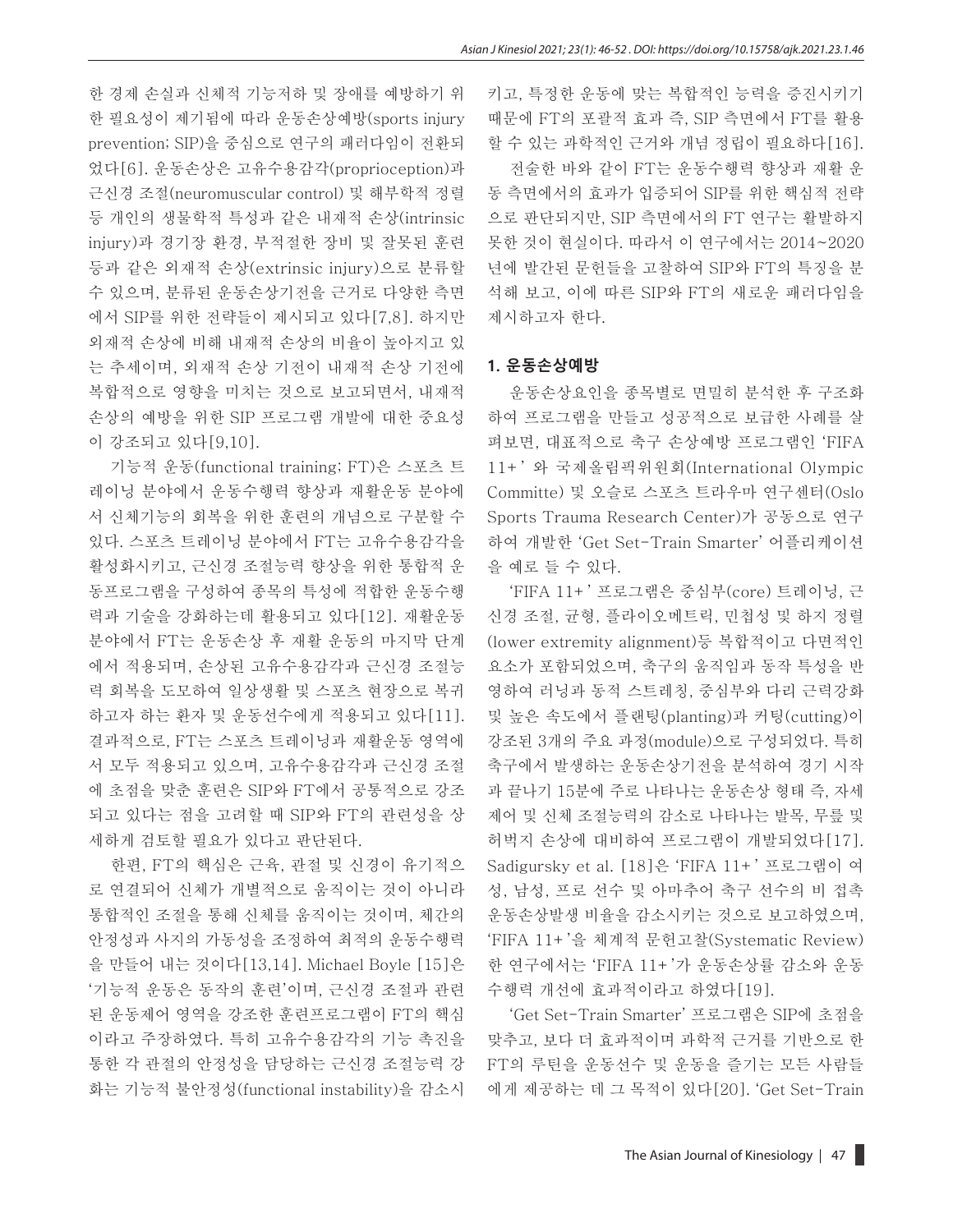Smarter'는 56개의 스포츠 종목 특성에 맞는 운동손상 예방 프로그램을 어플리케이션을 통해 무료로 제공하여 비용절감 측면에서 효율적인 대안을 제시하였으며, 최 소한의 장비를 이용하여 수준에 맞는 단계를 선택할 수 있는 안정성과 편리한 접근성은 종목별 운동선수 및 일 반인들이 이용할 수 있는 측면에서 지속적으로 성장할 수 있는 잠재력을 가지고 있다[20]. 특히 'FIFA 11+' 와 국제올림픽위원회 및 오슬로 스포츠 트라우마 연구 센터는 SIP를 위해 올바른 생체역학적 동작을 위해 연 결된 운동 사슬 형태의 근신경 조절과 중심부 안정성, 근력강화 및 균형의 통합과 운동제어(motor control)에 대한 인지(awareness)가 강조된 동작들을 'Get Set-Train Smarter' 프로그램에 반영하였으며, 균형판 위 에서 한발 균형잡기(one-legged balance on airex), 케틀벨 스윙(kettlebell swing) 및 바닥에서 한발 수직 점프(one-legged horizontal jump onto floor) 동작은 'Get Set-Train Smarter' 프로그램의 일부로 스포츠 종 목의 특성에 맞게 구성되어 있다[21].

이외에도, Root et al. [22]은 착지기술과 수행력 개선을 위한 운동프로그램을 중고등학교 여자 축구 (soccer), 피구(dodge ball), 크로스컨트리(crosscountry) 및 미식축구(football) 선수들에게 적용한 결 과, 하지운동손상을 예측할 수 있는 착지오류점수 시스 템(landing error scoring system)에 긍정적인 영향을 미쳤다고 보고하였으며, 고유수용감각 훈련을 단계별로 6년간 적용한 결과, 프로 농구선수의 발목과 허리 손상 을 감소시키고, 신인 선수의 고유수용감각 조절능력을 향상시켰다[23]. 근신경 훈련을 강조한 SIP 프로그램 은 중∙고등학교 여자 축구, 배구 및 농구선수[24]와 이 탈리아 리그에 참가한 여자 프로농구선수[25]의 운동손 상 감소에 효과적이며, 운동을 기반으로 한(exercisebased) SIP 프로그램은 고등학교 크리켓(cricket) 선 수의 어깨와 대퇴 근력 및 [Star Excursion Balance](http://blog.naver.com/PostView.nhn?blogId=thisl&logNo=221969276691)  [Test\(SEBT\)를](http://blog.naver.com/PostView.nhn?blogId=thisl&logNo=221969276691) 유의하게 증가증가시킨 것으로 보고하여 임상적으로 운동손상의 위험을 완화시킬 수 있는 의미 있는 결과를 도출하였다[26]. 또한 Sakata et al. [27] 은 관절운동범위, 균형 및 자세 제어 등 신체기능을 강 조한 운동프로그램을 초등학교 야구선수에게 적용한 결 과, 팔꿈치 내측 손상 감소에 효과가 있다고 보고하였다.

결론적으로 스포츠 종목별로 발생되는 운동손상기 전 분석과 종목의 특성을 반영한 자세 및 움직임이 강조 된 SIP는 운동손상을 예방하기 위해 특별히 고안된 프 로그램이며, 정확한 운동 동작과 올바른 기술을 사용하 도록 자세 및 근신경 조절능력을 개선하는 것이 SIP의 핵심이라고 할 수 있다. 따라서 향후 연구에서는 'FIFA 11+' 프로그램이 제시한 방향성과 같이 각 종목별 특 성에 맞는 운동프로그램과 수준 및 단계별 과정 등 새 로운 콘텐츠가 개발되어 스포츠 현장에 적용 되야 한다. SIP와 관련된 운동프로그램의 구체적인 내용은 <Table 1>과 같다.

#### **2. 기능적 운동**

FT는 일상생활 및 스포츠에서 발생되는 동작들을 훈 련에 반영하여 효율적인 움직임을 만들기 위한 수단이 며, 상체와 하체에 다양한 근육을 동시에 사용하는 동 시에 중심부 안정성 측면을 강조하는 운동이다. 일상생 활 및 스포츠에서 발생되는 동작은 걷기, 점프, 달리기, 들어올리기 및 방향전환 등 다차원적인 요소들이 복합 적으로 구성되어 있으며, 운동과 훈련의 목적에 부합될 수 있도록 FT 특성이 구체적으로 제시 되야 한다[15].

Gambetta & Radcliffe [28]는 일상생활과 스포츠 에서 발생되는 동작과 유사한 움직임이 운동과 훈련에 반영되어야 하며, 3가지의 운동면(시상면, 관상면, 횡당 면), 다관절 및 운동사슬을 강조한 운동 형태가 FT에 부 합된다고 하였다. 반면에 고립된 형태의 특정 근육의 사 용은 빠른 신경적응으로 근 비대가 단기간에 일어나지 만 스포츠에서 발생되는 동작 즉, 자유로운 형태의 기 능적인 움직임이 제한될 수 있다[29]. 기능적 움직임은 정확성과 효율성을 갖춘 동작의 패턴과 운동사슬에 따 라 발생되는 이동성과 안정성을 고려한 근신경 조절능력 이 중요하며[30], 고유수용감각의 활성화는 근신경 조 절에 필수적이다[31]. 고유수용감각은 기계수용체로부 터 감각 정보를 통합하여 신체의 위치와 움직임을 결정 하며, 단순한 동작보다 스포츠와 같이 복잡한 움직임이 발생되는 환경에서 중요한 역할을 수행한다[32]. 또한 고유수용감각의 민감도 향상은 발생된 힘의 크기와 동 요(perturbation) 및 속도(speed)를 정확하게 감지하고, 감지된 정보를 기반으로 근육의 활성화와 관절 운동에 반응하여 자세 제어와 움직임 개선에 효과적이다[33].

FT는 성인의 건강관련 체력[34]과 중년여성의 신체 구성과 기능적인 체력[35] 및 노인의 근력, 근파워, 민 첩성 및 균형감각[36] 개선에 효과적이다. 특히 테니스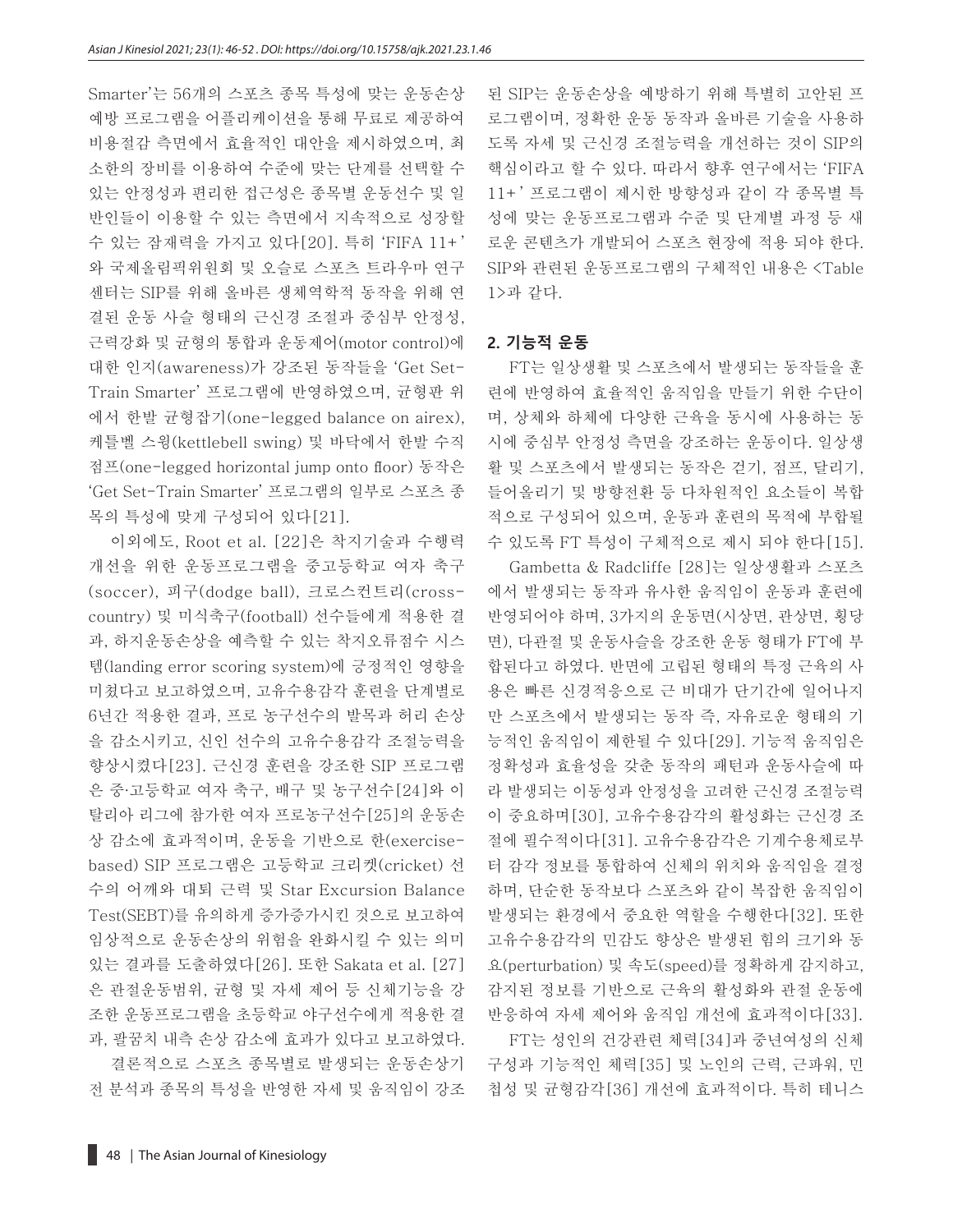| Table 1. Characteristic and moderators Included studies (2015 $\sim$ 2020). |               |                                                                       |                                                                                                                                                                                                            |                                                                                                                                                                                                                                                                                                                                                                                                                                                                                                                             |  |  |  |
|-----------------------------------------------------------------------------|---------------|-----------------------------------------------------------------------|------------------------------------------------------------------------------------------------------------------------------------------------------------------------------------------------------------|-----------------------------------------------------------------------------------------------------------------------------------------------------------------------------------------------------------------------------------------------------------------------------------------------------------------------------------------------------------------------------------------------------------------------------------------------------------------------------------------------------------------------------|--|--|--|
| <b>Study</b>                                                                | <b>Design</b> | Participants; sport, age                                              | <b>Type of exercise</b>                                                                                                                                                                                    | <b>Main result</b>                                                                                                                                                                                                                                                                                                                                                                                                                                                                                                          |  |  |  |
| Root et<br>al, (2015),<br><b>USA</b>                                        | <b>RCT</b>    | $N = 89;$<br>soccer, dodge ball,<br>football, cross-country,<br>13(2) | Injury-prevention programs (dynamic<br>flexibility, strengthening, plyometric,<br>balance exercises and emphasized<br>proper technique)                                                                    | No differences were observed among groups for any<br>performance measures ( $P > 05$ ). The Landing Error Scoring<br>System scores improved after the injury-prevention<br>programs compared with control groups.                                                                                                                                                                                                                                                                                                           |  |  |  |
| Riva et al.<br>$(2016)$ ,<br>Italy                                          |               | $N = 55$ ;<br>basketball player, 18<br>$~\sim$ 45                     | First biennium (2004-2006):<br>classic proprioceptive training.<br>Second biennium (2006-2008):<br>proprioceptive training. Third<br>biennium (2008-2010): intensity and<br>the training volume increased. | The results showed a statistically ankle sprains by 81% from<br>the first to the third biennium ( $p < 0.001$ ). Low back pain<br>showed similar results with a reduction of 77.8% ( $p < 0.005$ ).<br>Comparing the third biennium with the level of all new entry<br>players, proprioceptive control improved significantly by<br>$72.2\%$ (p < 0.001).                                                                                                                                                                   |  |  |  |
| Foss et<br>al. (2018),<br><b>USA</b>                                        | <b>RCT</b>    | $N = 474$<br>basketball, soccer,<br>volleyball, $15 \sim 18$          | Neuromuscular training (NMT)<br>program (focused on the trunk and<br>lower extremity)                                                                                                                      | The NMT group reported 107 injuries (rate $= 5.34$<br>injuries/1000 AEs), and the control group reported 134<br>injuries (rate = 8.54 injuries/1000 AEs; F1.578 = 18.65, P <<br>$.001$ ).                                                                                                                                                                                                                                                                                                                                   |  |  |  |
| Bonato et<br>al, (2018),<br>Italy                                           | <b>RCT</b>    | $N = 160$ ; basketball,<br>20(2)                                      | Neuromuscular exercises<br>(warmed- up with bodyweight)                                                                                                                                                    | Significant differences in post- intervention injuries were<br>observed between in EG and CG during training (21 vs<br>52, P <. 0001) and matches (11 vs 27, P = . 006). Significant<br>differences in epidemiologic incidence (0.37 vs 1.07, P= .023)<br>and incidence rate (1.66 vs 4.69, P= .012) between the EG and<br>the CG were found.                                                                                                                                                                               |  |  |  |
| Sakata et<br>al, (2018),<br>Japan                                           | <b>RCT</b>    | $N = 305$ ;<br>baseball, $8 \sim 11$                                  | 9 strengthening and 9 stretching<br>exercises (focused on the ROM,<br>posture and balance)                                                                                                                 | The incidence rate of medial elbow injury was significantly<br>lower in the intervention group (0.8/1000 athlete-exposures)<br>than the control group (1.7/1000 athlete-exposures) ( $P =$<br>$.016$ ).                                                                                                                                                                                                                                                                                                                     |  |  |  |
| Foss et<br>al. (2020),<br><b>USA</b>                                        | <b>RCT</b>    | $N = 65$ ; cricket, 14 ~ 17                                           | exercise-based injury prevention<br>program (focused on strengthening<br>and neuromuscular control)                                                                                                        | There were significant treatment effects favoring the<br>intervention group for shoulder strength (90°/s) 0.05 (95%<br>CI 0.02-0.09) N m/kg, hamstring strength (60°/s) 0.32 (95%<br>CI 0.13-0.50) N m/kg, hip adductor strength dominant 0.40<br>(95% CI 0.26-0.55) N m/kg and non-dominant 0.33 (95%<br>CI 0.20-0.47) N m/kg, SEBT reach distance dominant 3.80<br>(95% Cl 1.63-6.04) percent of leg length (%LL) and non-<br>dominant3.60 (95% CI 1.43-5.78) %LL, and back endurance<br>20.4 (95% CI 4.80-36.0) seconds. |  |  |  |

종목의 특성과 운동사슬을 고려한 FT는 테니스 선수들 의 유연성(flexibility), 수직점프(vertical jump), 가속 (acceleration), 민첩성(agility), 균형(balance) 및 기능 적 움직임 평가(functional movement screen; FMS) 등 운동수행력 개선에 효과적이며[37], 중심부 안정성 과 상체와 하체의 유기적인 움직임이 강조된 FT는 고등 학교 농구선수선들의 근력과 유연성을 증가시켰다[38]. 또한 기본적인 움직임과 비대칭적 움직임으로 구성된 FT는 프로축구선수의 생리 및 생체운동능력(biomotor abilities)에 긍정적인 영향을 주었다[12].

앞서 언급한 바와 같이 FT는 건강과 운동 체력 및 경 기력 향상이 필요한 일반인 및 운동선수의 '기능 강화' 의 목적으로 적용되었으나, 손상된 부위를 손상 이전의 상태로 되돌리고 일상생활 및 운동 현장에 복귀하기 위 해 '기능 회복'이 필수적으로 강조되면서 FT의 영역과 개념이 확장되고 있다. FT와 관련된 운동프로그램의 구 체적인 내용은 <Table 2>과 같다.

#### **3. 기능적손상예방**

신체의 위치, 관절의 운동 및 근육에 발생된 힘을 신 경계에 전달하는 기계적 수용체의 기능 감소는 고유수 용감각 및 근신경 조절 시스템의 혼란을 가중시키고 감 각-운동 기능(sensory-motor function), 관절 안정성 및 정렬(alignment)을 변화시켜 운동기능의 감소와 운 동손상을 초래 할 수 있다[39]. FT는 경기력 향상에 필 요한 동작 및 운동수행력 개선을 위한 훈련방법과 운동 손상 후 현장 복귀를 위한 재활 운동으로 사용되어 왔으 며, 각각의 영역에서 FT에 대한 개념들이 구체적으로 정 립되었다. 두 가지 영역에서 FT는 접근 방식과 대상 및 환경에 있어 다소 차이가 있지만, 고유수용감각의 활성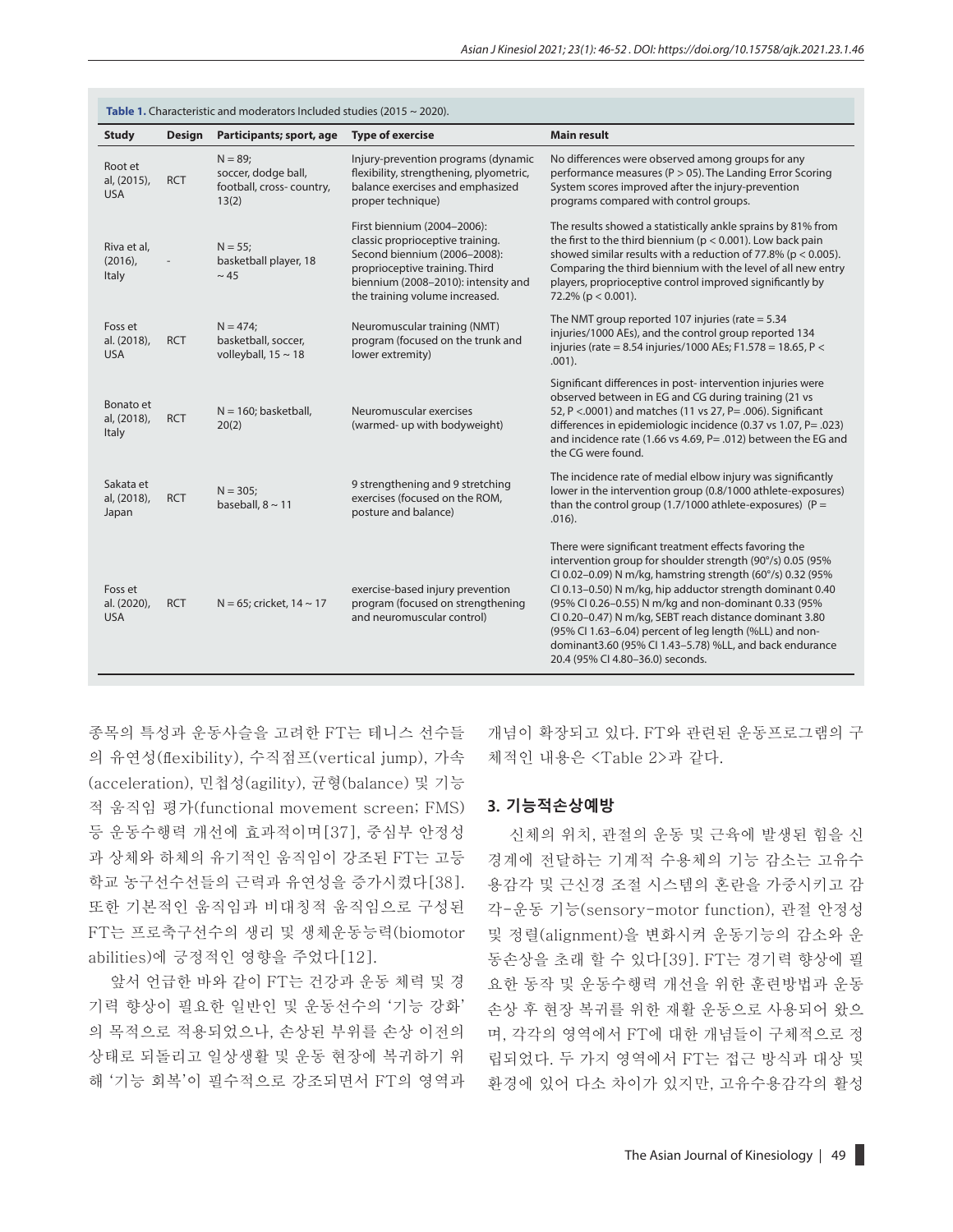| Table 2. Characteristic and moderators Included studies (2014 $\sim$ 2020). |               |                                                   |                                                                                                                                                          |                                                                                                                                                                                                                                                                                                                                                                                                                                                    |  |  |  |
|-----------------------------------------------------------------------------|---------------|---------------------------------------------------|----------------------------------------------------------------------------------------------------------------------------------------------------------|----------------------------------------------------------------------------------------------------------------------------------------------------------------------------------------------------------------------------------------------------------------------------------------------------------------------------------------------------------------------------------------------------------------------------------------------------|--|--|--|
| <b>Study</b>                                                                | <b>Design</b> | Participants; sport, age                          | <b>Type of exercise</b>                                                                                                                                  | <b>Main result</b>                                                                                                                                                                                                                                                                                                                                                                                                                                 |  |  |  |
| Brisebois et al,<br>(2018), USA                                             |               | $N = 14$<br>4 male and 10 female,<br>$19 \sim 39$ | High-intensity functional<br>training<br>(dynamic warm-up, resistance<br>exercise, a metabolic<br>conditioning phase, cool-down<br>of static stretching) | Resting heart rate and resting diastolic blood pressure<br>were reduced. Absolute and relative VO2max were<br>improved ( $p < .05$ ). Lean body mass was increased ( $P =$<br>.006). Performance on the leg press, bench press, YMCA<br>bench press, one-minute sit-up, and sit-and-reach were<br>all increased (P<.01).                                                                                                                           |  |  |  |
| Neves et al, (2017),<br><b>Brazil</b>                                       | <b>RCT</b>    | $N = 64$<br>postmenopausal<br>women,              | Functional training (circuit<br>training format, focused on<br>balance, coordination, and<br>agility)                                                    | Significant reductions were observed in all body<br>composition variables related to fat (FM=-3.4 and<br>Android FM=-7.7%) (P<0.05). The functional fitness<br>components had significant improvements in<br>coordination (-33.3%), strength (66.5%), agility (-19.5%)<br>and aerobic capacity (-7%), and significant improvement<br>in abdominal strength (188.2%).                                                                               |  |  |  |
| de Resende-Neto<br>et al, (2019), Brazil                                    | <b>RCT</b>    | $N = 48$<br>older women, ≥60 years                | Functional training (circuit<br>training specific exercises for<br>their daily needs)                                                                    | Compared with SG (stretching group), TT (traditional<br>group) $\rightarrow$ FT (functional group) and FT $\rightarrow$ TT promoted<br>significant improvements in balance/agility (13.60 and<br>13.06%, respectively) and upper limb strength (24.91<br>and 16.18%). Only FT showed a statistically significant<br>improvement in the strength of the lower limbs,<br>cardiorespiratory capacity, and movement patterns<br>when compared with SG. |  |  |  |
| Yildiz et al, (2019),<br>Turkey                                             |               | $N = 28$ ; tennis, 9.6                            | Functional training (focused on<br>complement the kinetic chain<br>and bring the dominant and<br>recessive traits of the athletes to<br>the same level)  | FTG, all parameters(flexibility, vertical jump, acceleration,<br>agility, balance, and FMS tests) improved, and<br>differences were statistically significant ( $p \le 0.01$ ) and<br>significant decrease was found in FMS score in CG ( $p \le$<br>$0.001$ ).                                                                                                                                                                                    |  |  |  |
| Song et al, (2014),<br>Korea                                                | <b>RCT</b>    | $N = 62$ ; baseball players,<br>$15 \sim 18$      | FMS training (focused on<br>functional movements related<br>with core stability and shoulder<br>and hamstring flexibility<br>improvement)                | Strength showed a significant interaction depending<br>on time and group (hand grip strength: P=0.011, bench<br>press and squat both for one-repetition maximum<br>(1RM): P=0.001 and P=0.008, respectively). trunk<br>extension backward showed significant differences<br>depending on groups (P=0.004) and time (P=0.001).<br>Splits showed a significant difference depending on time<br>and groups (P=0.004).                                 |  |  |  |
| Turna & Alp, (2020),<br>Turkey                                              | <b>RCT</b>    | $N = 20$ ; soccer, $20 - 28$                      | Functional training (focused<br>on covering the whole body,<br>improving universal motor<br>skills, applied in multiple<br>motion planes)                | Differences were not found statistically, significant<br>(p>0.05). But, effects of functional training on some<br>physiological and bio-motor properties in elite soccer<br>players, it was determined that functional training<br>method had a positive effect on some physiological<br>and bio-motor properties of pre- and post-test values in<br>soccer players.                                                                               |  |  |  |

화 및 근신경 조절능력이 통합된 동작을 훈련에 핵심요 소로 반영하고 있어 SIP와 관련성이 높은 것으로 생각 된다. 게다가 내재적 손상 요인 즉, 신체능력과 기술 및 컨디셔닝 저하는 경기력 감소 및 운동손상 증가와 관련 이 있으며, 고유수용감각과 근신경 조절능력이 감소되 는 현상이 보고되어[16] FT와 SIP의 특징들을 모두 반 영한 훈련 프로그램을 개발할 필요가 있다고 생각된다.

기능적손상예방(functional injury prevention; FIP) 은 운동수행력 향상과 운동손상예방을 위한 새로운 패 러다임으로 FT와 SIP가 결합된 훈련 프로그램이다. 새 로운 패러다임으로 FIP 프로그램이 스포츠 현장에 활용 되고 정착되기 위해서는 과학적 근거와 함께 발전적인 실행 전략들이 필요하다고 판단된다. 따라서 몇가지의 핵심 사항들을 포함하여 FIP에 대해 검토할 것을 제안 한다. 첫째, FIP는 'FIFA 11+'과 같이 종목의 팀과 집단 에 적용할 수 있는 프로그램으로 구성되어야 할 것이다. 둘째, FIP는 운동강도(intensity), 조정(coordination), 속도(speed), 민첩성(agility), 관절운동범위, 평형성 (balance) 및 점핑(jumping) 훈련 등 다차원적 요소들 이 종목의 특성에 부합되는 형태로 프로그램에 조합되고 반영되어야 한다. 셋째, FIP는 SIP와 FT의 상호 관련성 에 관한 다각적인 측면의 연구들이 선행되어야 할 것이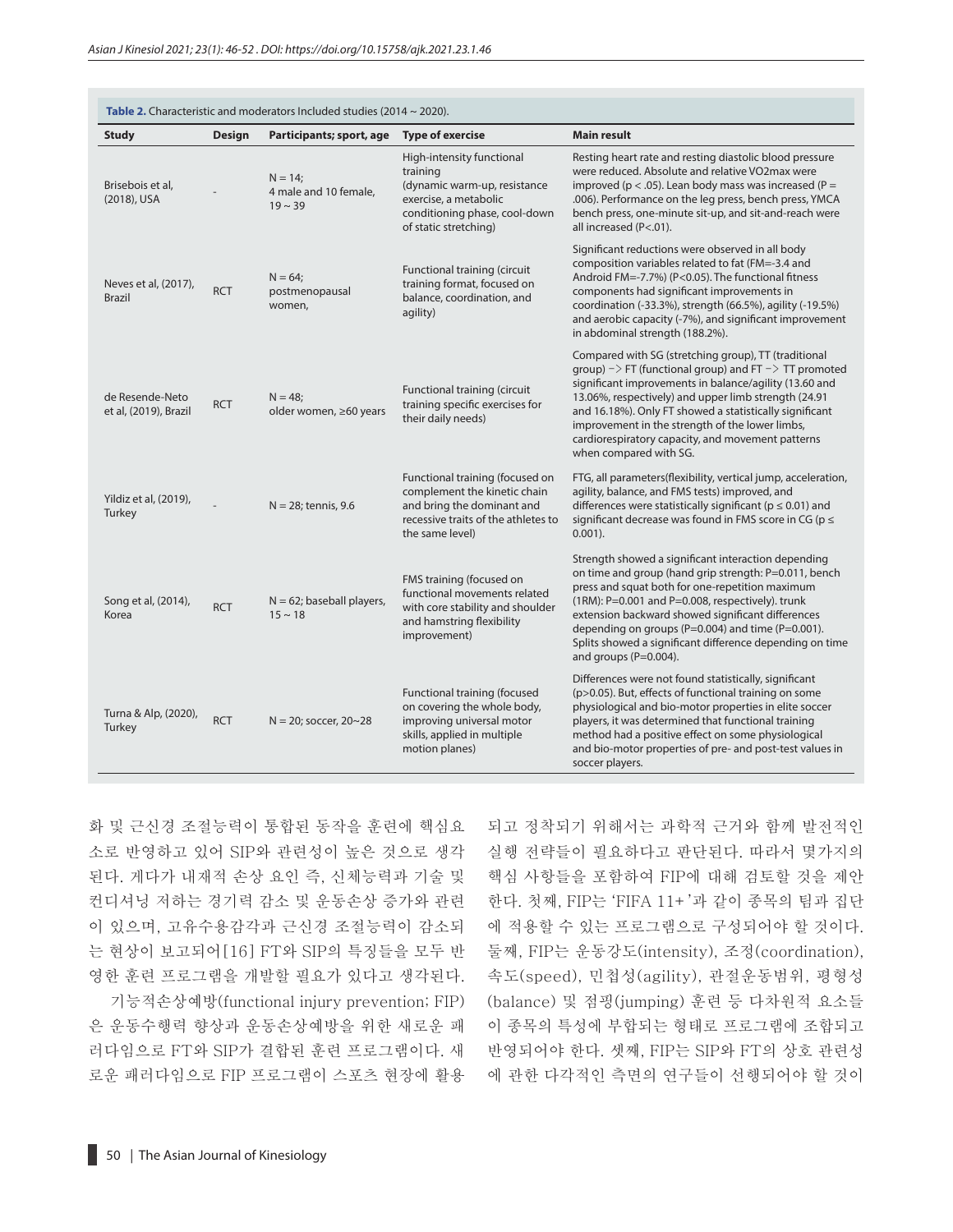며, 각 운동 종목별, 신체 부위별, 연령별, 전문운동선수 및 동호인과 같은 참가자 유형별 등으로 FIP 프로그램을 개발하고 그 효과들을 구체적으로 검토해야 할 것이다.

## **결론**

SIP과 FT을 구성하는 핵심 내용 및 관련성을 검토 해 본 결과, SIP과 FT를 결합한 새로운 패러다임으로 의 진보된 FIP를 제안하며, 전문 운동선수 뿐만 아니라 일반 운동참가자나 동호인의 운동손상예방 및 기능적 운동능력 향상을 위한 운동 종목별, 신체 부위별, 연령 별 등으로 FIP 프로그램에 개발에 대한 후속연구가 계 속되어야 할 것이다.

### **References**

- 1. Blair SN. Physical inactivity: the biggest public health problem of the 21st century. BJSM. 2009; 43(1):1-2.
- 2. Garber CE, Blissmer B, Deschenes MR, et al. Quantity and quality of exercise for developing and maintaining cardiorespiratory, musculoskeletal, and neuromotor fitness in apparently healthy adults: guidance for prescribing exercise. Med Sci Sports Exerc. 2011; 1334- 1359.
- 3. Black N, Johnston DW, Propper C, Shields MA. The effect of school sports facilities on physical activity, health and socioeconomic status in adulthood. Soc. Sci. Med. 2019; 220:120-128.
- 4. Schmikli SL, Backx FJ, Kemler HJ, Van Mechelen W. National survey on sports injuries in the Netherlands: target populations for sports injury prevention programs. Clin J Sport Med. 2009; 19(2):101-106.
- 5. Fernandes TL, Pedrinelli A, Hernandez AJ. Muscle injury– physiopathology, diagnosis, treatment and clinical presentation. Rev Bras Ortop. 2011; 46(3):247-255.
- 6. Hewett TE, Bates NA. Preventive biomechanics: a paradigm shift with a translational approach to injury prevention. Am. J. Sports Med. 2017; 45(11):2654-2664.
- 7. McBain K, Shrier I, Shultz R, et al. Prevention of sports injury I: a systematic review of applied biomechanics and physiology outcomes research. BJSM. 2012;

46(3):169-173.

- 8. Schiff MA, Caine DJ, O'Halloran R. Injury prevention in sports. Am J Lifestyle Med. 2010; 4(1):42-64.
- 9. McCall A, Davison M, Andersen TE, et al. Injury prevention strategies at the FIFA 2014 World Cup: perceptions and practices of the physicians from the 32 participating national teams. BJSM. 2015; 49(9):603-608.
- 10. Gray R. Differences in attentional focus associated with recovery from sports injury: does injury induce an internal focus?. J Sport Exerc Psychol. 2015; 37(6):607- 616.
- 11. James R, Hoogenboom B, Cook G. Functional training and advanced rehabilitation. Philadelphia, USA. Elsevier Health Sciences. 2012, p 503-523.
- 12. Turna B, Alp M. The Effects of Functional Training on Some Biomotor Abilities and Physiological Characteristics in Elite Soccer Players. EduLearn. 2020; 9(1):164-171.
- 13. Lloyd RS, Oliver JL, Radnor JM, et al. Relationships between functional movement screen scores, maturation and physical performance in young soccer players. J. Sports Sci. 2015; 33(1):11-19.
- 14. Mills JD, Taunton JE, Mills WA. The effect of a 10 week training regimen on lumbo-pelvic stability and athletic performance in female athletes: a randomizedcontrolled trial. Phys Ther Sport. 2005; 6(2):60-66.
- 15. Boyle M. Functional training for sports. USA. Human Kinetics Publishers. 2004.
- 16. Fort-Vanmeerhaeghe A, Romero-Rodriguez D, Lloyd RS, Kushner A, Myer GD. Integrative neuromuscular training in youth athletes. Part II: Strategies to prevent injuries and improve performance. Strength Cond J. 2016; 38(4):9-27.
- 17. Al Attar WSA, Soomro N, Pappas E, Sinclair PJ, Sanders RH. How effective are F-MARC injury prevention programs for soccer players? A systematic review and meta-analysis. Sports Med. 2016; 46(2):205-217.
- 18. Sadigursky D, Braid JA, De Lira DNL, et al. The FIFA 11+ injury prevention program for soccer players: a systematic review. BMC Sports Sci. Med. Rehabilitation. 2017; 9(1):18.